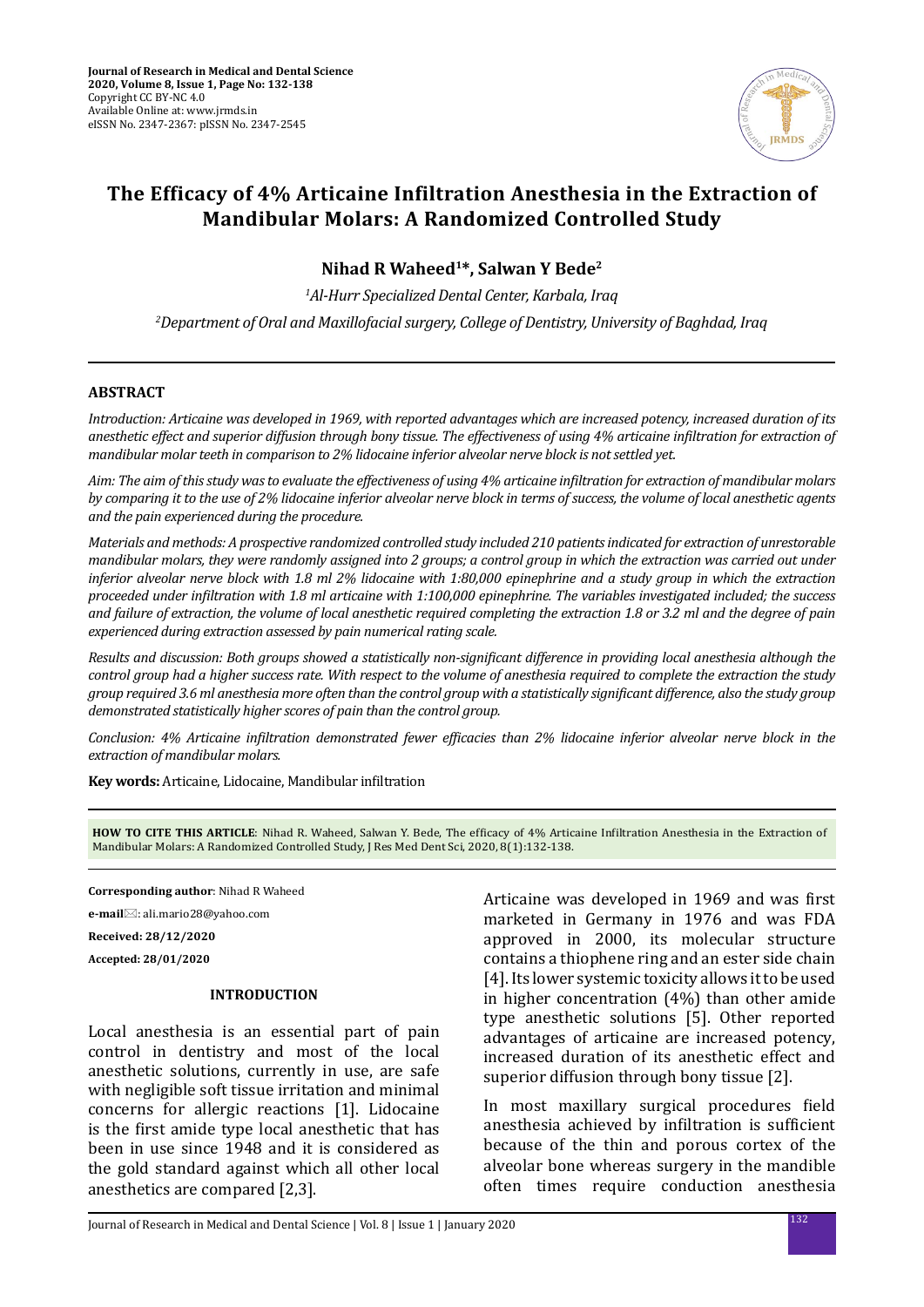provided by nerve blocks because of the thick buccal cortical bone [1, 6], of which the inferior alveolar nerve block (IANB) described by Halsted, et al. is the most widely used [7], other techniques include the indirect technique, the anterior injection technique, the Gow-Gates and the Akinosi-Vazirani techniques [8]. Infiltration anesthesia of the mandible has been used as supplementary technique to IANB and as primary technique of anesthesia for mandibular deciduous teeth and for pulpal anesthesia in the incisor canine region in adults whereas in the molar region success seems to be dependent on the choice of local anesthetic solution [6].

Many studies have evaluated the effectiveness of articaine and compared it to that of lidocaine; Katyal, et al. [9] demonstrated that articaine provides superior anesthetic effect than lidocaine for maxillary and mandibular infiltrations and block anesthesia in routine dental procedures, also Brandt et al. [10] in a review of 13 studies found that articaine was better than lidocaine after infiltration anesthesia but no difference was observed after mandibular block anesthesia. Bartlett, et al. [11] in their review of studies that compared 2% lidocaine IANB with 4% articaine buccal infiltration in providing pulpal anesthesia in mandibular molars in adults, identified only 2 studies and they concluded that there was no significant difference between the 2 methods, they also observed that studies present a number of weaknesses in their design that make their level of evidence inconclusive. In a recent review, the authors compared 4% articaine with lidocaine for inferior alveolar nerve block in extraction of mandibular third molars, 9 studies were included in their systematic review and they found that articaine demonstrated superior anesthetic effect [12].

It seems that the effectiveness of using 4% articaine infiltration for extraction of mandibular molar teeth in comparison to 2% lidocaine inferior alveolar nerve block is not settled yet. Therefore the aim of this study was to evaluate the effectiveness of using 4% articaine infiltration for extraction of mandibular molars by comparing it to the use of 2% lidocaine inferior alveolar nerve block in terms of success of anesthesia, the volume of local anesthetic agents required and the pain experienced during the procedure.

## **MATERIALS AND METHODS**

This study was designed and implemented as a prospective randomized controlled study. It included 210 patients who were indicated for extraction of unrestorable mandibular molars and was conducted at the Department of Oral and Maxillofacial Surgery, College of Dentistry, University Of Baghdad during the period extending from January to April 2019. The inclusion criteria were patient's  $\geq 18$  years of age who were willing to participate in this study. Patients were excluded from this study if they had an acute infection at the extraction site, mobile teeth, completely impacted teeth, allergy to the local anesthetic agents used in this study, uncontrolled systemic diseases or those taking medications affecting pain assessment and pregnant female patients. The patients were randomly assigned into 2 groups: A control group in which the extraction of the mandibular molars was carried out under IANB with 1.8 ml 2% lidocaine hydrochloride with 1:80,000 epinephrine (Lignospan Special, Septodont, Saint-Maur-des-Fosse's Cedex, France) and a study group in which the extraction of the mandibular molars proceeded under infiltration with 1.8 ml articaine hydrochloride with 1:100,000 epinephrine (Ubistesin™ forte, 3M ESPE, Neuss, Germany,). Block randomization was used to prepare the randomization tables, to avoid the imbalance in distribution of the patients between the two groups. Assignment was performed using Microsoft Excel (2016). Participants were informed about the different treatments, but blinded to the assignment.

The study sample size was determined using a free software (G\*power 3.1.9.4 for Windows). The required data for sample size calculation were obtained from relevant literature. A sample size of 206 participants was found enough to reject the null hypothesis between test and control groups at probability power of 0.8 and 0.05 types I error probability. To overcome any possible statistical error and drop out, a total sample 210 patients was considered in this study.

The Research Ethics Committee at the College of Dentistry, University of Baghdad approved the protocol of this study (protocol reference number 038118) and each patient signed an informed consent to participate in the study.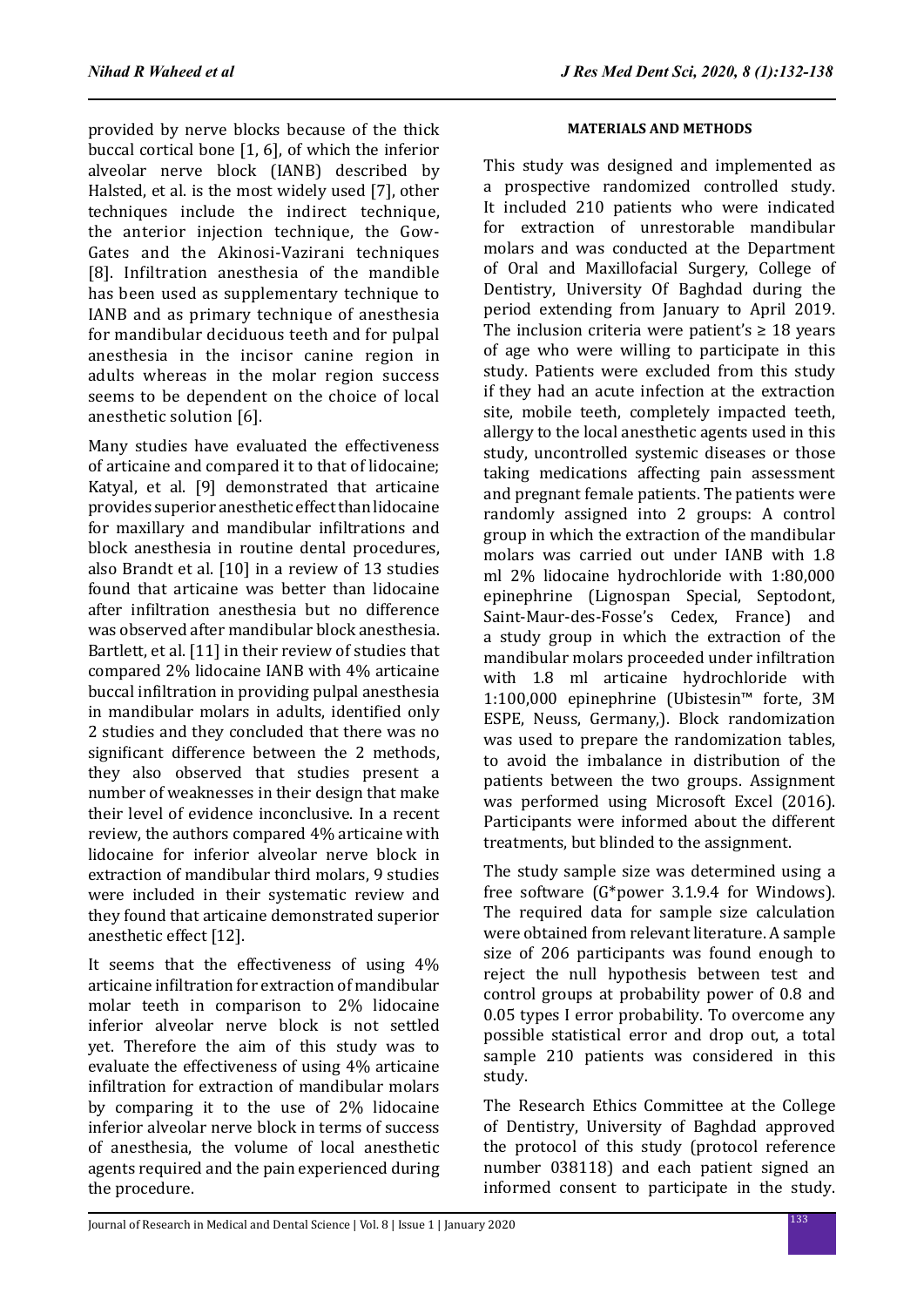Prior to the surgical procedure, the patients were informed about the nature of the procedure and the possible complications that may arise and they were assigned into one of the 2 groups of the study according to their sequence in the randomization table prepared.

For the control group, the patients received 1.8 ml of 2% lidocaine hydrochloride with 1:80,000 epinephrine using the conventional IANB technique, about 1.5 ml of local anesthetic solution was slowly deposited to anesthetize the inferior alveolar and the lingual nerves, and when the patient reported numbness of the ipsilateral lower lip and tongue the remaining 0.3 ml was injected in the buccal vestibule corresponding to the accused tooth to anesthetize the buccal gingiva and soft tissues.

For the study group, the patients received 1.8 ml of articaine hydrochloride with 1:100,000 epinephrine using infiltration technique, by injecting about 1.5 ml of local anesthetic solution deep in the buccal vestibule between the mesial and distal roots of the lower molar tooth slowly with the bevel of the needle oriented facing the bone, then injecting the remaining 0.3 ml lingually at the junction of mucogingival fold with the bevel of the needle also facing the bone.

For both groups, after 15 minutes of local anesthetic administration, anesthesia was checked by asking the patients about lip numbness in addition to checking the buccal and lingual tissues using sharp dental probe. When local anesthesia was not achieved, the case was considered as a failure and local anesthesia was administered by IANB and extraction proceeded in a conventional manner.

The procedure of tooth extraction started with separation of the attached gingiva, luxation using straight elevator and the extraction was completed using mandibular molar forceps. Such cases were regarded as easy extractions. In some cases extraction was achieved by separation of the roots using a handpiece and carbide fissure bur, the root separation was completed using straight elevator and the teeth were extracted using the elevator and/or the mandibular root forceps. Such cases were regarded as having moderate difficulty of extraction. When separation of the roots alone was not enough to complete the extraction, a mucoperiosteal flap was reflected and alveolar bone was removed using straight handpiece and bur under copious irrigation with normal saline and extraction was completed. These cases were considered as difficult extractions. The duration of extraction was recorded in minutes.

When the patients felt pain or discomfort during extraction the anesthesia was considered inadequate and additional 1.8 ml local anesthetic solution was administered in the same manner for each group and extraction proceeded as described. When pain during extraction continued after the additional anesthesia and the procedure could not be completed the case was considered and recorded as failure. After extraction patients were asked to rate their degree of perceived discomfort during extraction using a pain numerical rating score (NRS) of 0-10 where 0 is no pain and 10 the worst pain. The independent variables in this study included; extraction of the mandibular molars under IANB with 2% lidocaine hydrochloride with 1:80,000 epinephrine or under infiltration with articaine hydrochloride with 1:100,000 epinephrine, difficulty of extraction which was divided into; easy, moderate or difficult, duration of extraction measured in minutes, the molar teeth extracted in addition to the age (the patients were divided into 3 age groups; 18-30, 31-50 and >50 years) and gender of the patients. The outcome (dependent) variables included; the success and failure of extraction, the volume of local anesthetic required to complete the extraction 1.8 or 3.2 ml and the degree of pain experienced during extraction assessed by pain NRS.

The statistical analysis was performed using GraphPad Prism version 6 for Windows (GraphPad Software, La Jolla, CA, USA). Descriptive calculation of percentages and mean ± standard deviation (SD) and inferential analysis included using unpaired t-test, Chi square, and Fisher's exact test. Probability values <0.05 were considered statistically significant.

# **RESULTS**

The whole sample consisted of 210 patients, their mean  $\pm$  SD age was 33.21  $\pm$  10.03 years with an age range of 18-82 years, the distribution of patients according to age groups was as follows; 94 (44.8%) patients were 18-30 years of age, 104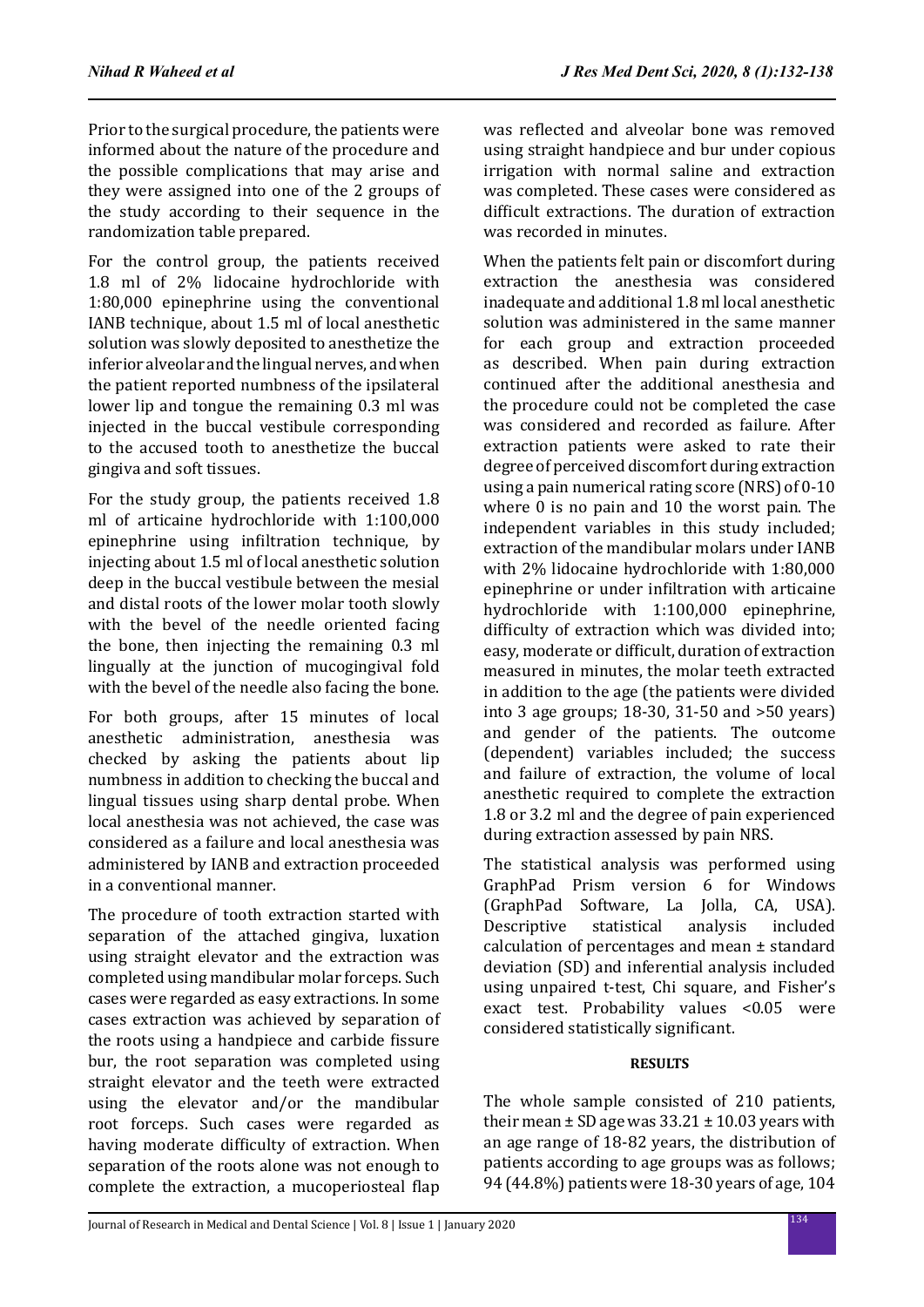(49.5%) were 31-50 years of age and 12 (5.7%) were older than 50 years. The patients were 112 (53.3%) females and 98 (46.7%) males. The mandibular molars that were extracted in the whole sample were: third molars (n=137, 65.2%), second molars (n=37, 17.6%) and first molars (n=36, 17.2%). The indications for extraction were caries and its sequel in 144 patients (68.6%), orthodontic purposes in 26 patients (12.4%), retained roots in 24 patients (11.4%) and eruption problems in 16 patients  $(7.6\%)$ .

All patients received 1.8 ml of either solutions of local anesthetic according to the randomization table, 64 patients (30.5%) required additional 1.8 ml of local anesthesia to complete the extraction. Extraction was completed successfully in 195 patients (92.9%) while in 15 patients (7.1%)

there was failure to achieve anesthesia to complete the extraction. The degree of difficulty of extraction in the 195 patients who completed dental extraction was categorized as: Easy in 133 patients (68.2%), Moderate in 55 patients (28.2%) and Difficult in 7 patients (3.6%). The mean ± SD duration of extraction in minutes was  $2.767 \pm 3.705$  minutes with a range of 0.13 to 26.4 minutes and the overall mean  $\pm$  SD of the pain NRS was 2.887 ± 1.931.

The study group consisted of 109 patients and the control group consisted of 101 patients, the progress through the phases of the randomized study of the two groups is shown in Figure 1. Data in Table 1 show the distribution of patients according to mean age, age groups, gender, teeth indicated for extraction, the degree of difficulty and the duration of extraction in the



**Figure 1: Flow diagram of the progress through the phases of the randomized study of two groups (enrolment, intervention allocation, followup, and data analysis).**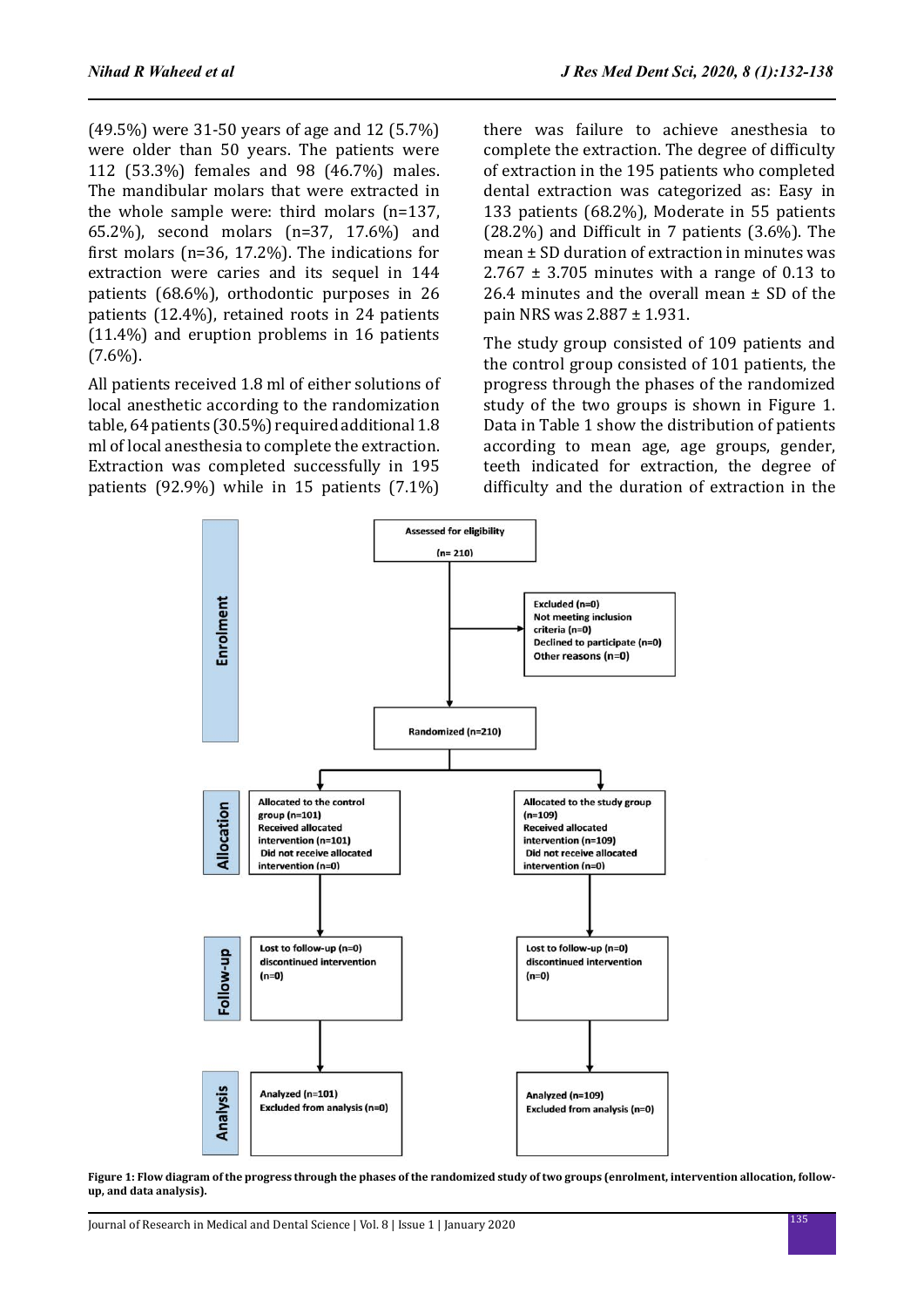| Variable                           | Control group    | Study group                                                                              | P value                   |
|------------------------------------|------------------|------------------------------------------------------------------------------------------|---------------------------|
| Age/mean $\pm$ SD years (n=210)    | $33.33 \pm 9.44$ | $33.09 \pm 10.58$                                                                        | $0.273*$ [NS]             |
|                                    |                  | Age groups (n=210)                                                                       |                           |
| 18-30 years                        | 42 (41.6%)       | 52 (47.7%)                                                                               |                           |
| 31-50 years                        | 53 (52.5%)       | 51 (46.8%)                                                                               | $0.671$ <sup>+</sup> [NS] |
| >50 years                          | 6(5.9%)          | 6(5.5%)                                                                                  |                           |
|                                    |                  | Gender (n=210)                                                                           |                           |
| Female                             | 54 (53.5%)       | 58 (53.2%)                                                                               |                           |
| Male                               | 47 (46.5%)       | 51 (46.8%)                                                                               | $1.000 \pm [NS]$          |
|                                    |                  | Teeth indicated for extraction (n=210)                                                   |                           |
| First molar                        | 14 (13.9%)       | 22 (20.2%)                                                                               |                           |
| Second molar                       | 16 (15.8%)       | 21 (19.3%)                                                                               | $0.335^{+}$ [NS]          |
| Third molar                        | 71 (70.3%)       | 66 (60.5%)                                                                               |                           |
|                                    |                  | Degree of difficulty (n=195)                                                             |                           |
| Easy                               | 59 (60.8%)       | 74 (75.5%)                                                                               |                           |
| Moderate                           | 33 (34%)         | 22 (22.5%)                                                                               | $0.075^{+}$ [NS]          |
| Difficult                          | 5(5.2%)          | 2(2%)                                                                                    |                           |
| Duration/mean ± SD minutes (n=195) | $3.06 \pm 3.98$  | $2.48 \pm 3.51$                                                                          | $0.273*$ [NS]             |
|                                    |                  | *Unpaired t-test; <sup>+</sup> Chi square test; ‡Fisher exact test; [NS] Non-significant |                           |

**Table 1: Comparison of the mean age, age groups, gender, teeth indicated for extraction, degree of difficulty and duration of extraction between the control and study groups.**

**Table 2: Comparison of the outcome variables between the control and study Groups.**

| Variable                       | Control group   | Study group                  | P value                 |
|--------------------------------|-----------------|------------------------------|-------------------------|
|                                |                 | Anesthesia (n=210)           |                         |
| <b>Success</b>                 | 97 (96%)        | 98 (89.9%)                   | $0.109$ $\uparrow$ [NS] |
| Failure                        | 4 (4%)          | 11 (10.1%)                   |                         |
|                                |                 | Volume of anesthesia (n=195) |                         |
| $1.8$ ml                       | 88 (90.7%)      | 43 (43.9%)                   | $0.000 \pm 5$           |
| $3.6$ ml                       | 9(9.3%)         | 55 (56.1%)                   |                         |
| Pain/mean $\pm$ SD NRS (n=195) | $2.03 \pm 1.57$ | $3.73 \pm 1.89$              | $0.000*$ [S]            |

\* Unpaired t-test; ‡ Fisher exact test; [NS] Non-significant; [S] Significant; NRS Numerical rating scale

control and study groups. All the differences of the aforementioned variables between the two groups were statistically non-significant.

The comparison of the outcome variables between the two groups is summarized in Table 2; both groups showed statistically non-significant difference in providing local anesthesia although the control group had higher success rate. With respect to the volume of anesthesia required to complete the extraction the study group required additional anesthesia (3.6 ml) more often than the control group with a statistically significant difference, also the study group demonstrated statistically higher scores of pain NRS than the control group.

#### **DISCUSSION**

It is hard to provide adequate anesthesia by infiltration of lidocaine for the posterior mandible because of the thick buccal cortex that prevents diffusion of solution into the cancellous bone, which made research workers to look for an anesthetic agent that will anaesthetize the

lower teeth by infiltration alone [6, 13]. The introduction of 4 % articaine has led to a renewed interest in the use of this technique in the mandible because the results have shown it to be more effective than 2 % lidocaine [6]. The aim of this study was to evaluate the effectiveness of 4% articaine infiltration technique by comparison with 2% lidocaine IANB technique in extraction of mandibular molar teeth.

The adequacy of randomization process for patients eligible for extraction into both study and control groups was evaluated (Table 1) and there were no statistically significant differences in the age, gender, teeth indicated for extraction, difficulty and duration of extraction between the two groups, therefore these variables did not act as confounding factors that may affect the outcome of this study.

Studies that compared the efficacy of 4% articaine and 2% lidocaine through mandibular infiltration to achieve pulpal anesthesia have reported significantly better success rates with articaine [14-17]. Sierra-Rebolledo et al. [18]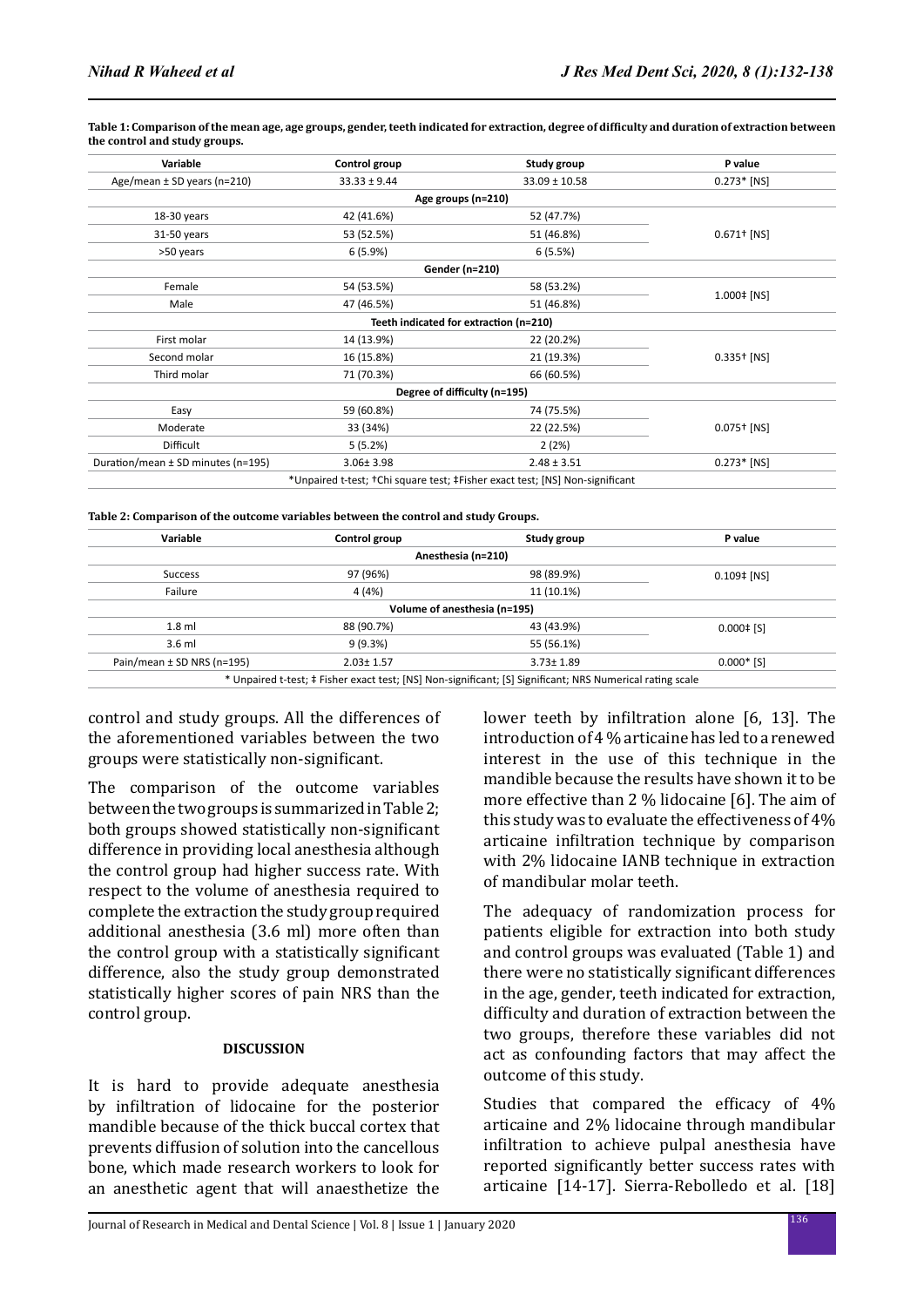and Kambalimath, et al. [2] compared the use of articaine in IANB with lidocaine in extraction of impacted lower third molars and found that there was no difference in anesthetic efficacy although articaine showed better clinical performance, also Zhang et al. in 2019, concluded that IANB with articaine demonstrated superior anesthetic efficiency relative to lidocaine in extraction of lower third molars. Few studies, however, compared the efficacy of 4% articaine infiltration technique with 2% lidocaine IANB technique in extraction of mandibular molar teeth [12].

There was no statistical difference between the two solutions and techniques in providing anesthesia to complete extraction of mandibular molars although the success of anesthesia using 4% articaine infiltration (89.9%) was lower than that achieved by 2% lidocaine IANB (96%). Sawadogo et al. [19] in a prospective cohort study that included extraction of mandibular third molars using 4% para-apical and lingual infiltration, a success rate of 87% was reported which is close that demonstrated in our study.

More patients in the study group required 3.6 ml of aricaine to complete their dental extraction than patients in the control group and with a significant difference, this is in agreement with El-Kholey, et al. [20] who reported a higher success rate (93%) with 3.6 ml articaine compared with 56% success rate with 1.8 ml in extraction of mandibular third molars, the author considered the low success rate with 1.8 ml articaine as not enough to support its use as a primary injection technique in mandibular third molar surgery. Sawang, et al. [21] also reported that 3.4 ml of articaine infiltration demonstrated a significantly higher success rate (83.3%) than 1.7 ml (53.3%) in extraction of lower third molars. Martin, et al. [22] made a similar observation in that the anesthetic efficacy of 3.6 ml 4% articaine with 1:100,000 epinephrine is better than 1.8 ml of the same anesthetic solution in a primary mandibular buccal infiltration for providing pulpal anesthesia of the first molar, the authors achieved a 50% success rate using 1.8 ml and 70% success when using 3.6 ml.

Achieving local anesthesia by infiltration of articaine in the posterior mandible may depend on the thickness of the buccal cortex, Flanagan, et al. [23] observed that effective local anesthesia could be provided in patients with thin cortices

and when there is facial cortical bone thicker than 2.0 mm, as measured on a CBCT, adequate anesthesia may not occur, the author also observed that the cortical density expressed in Hounsfield units or tooth apex distance from the facial cortical aspect of the site did not appear to affect anesthetic effect and he recommended a waiting time of 5–10 minutes for effective anesthesia and that an additional 1.8 ml of articaine may be required to attain anesthesia if an initial 1.8 ml fails as this may allow better penetration.

Patients in the study group who had extraction<br>after articaine infiltration experienced after articaine infiltration experienced significantly more intraoperative pain than the patients in the lidocaine group, this is in contrast to Rayati, et al. [13] who reported significantly more pain during extraction of mandibular molars with 2% lidocaine IANB than with 4% articaine buccal infiltration but despite their result, the authors, concluded that buccal infiltration with articaine cannot be recommended as an alternative to IANB.

## **CONCLUSION**

In conclusion, this study demonstrated that the success of local anesthesia using 4% articaine infiltration is comparable to that of 2% lidocaine IANB, but the volume of anesthesia required and the pain experienced during extraction was more with articaine infiltration than lidocaine IANB.

### **REFERENCES**

- 1. Ogle OE, Mahjoubi G. Local anesthesia: Agents, techniques, and complications. Dent Clin N Am 2012; 56:133–148.
- 2. Kambalimath DH, Dolas RS, Kambalimath HV, et al. Efficacy of 4 % articaine and 2 % lidocaine: A clinical study. J Maxillofac Oral Surg 2013; 12:3–10.
- 3. Donaldson M, Goodchild JH. Lidocaine turns 70: The evolution of dental local anesthesia. Gen Dent. 2018; 66:6-9.
- 4. Paxton K, Thome DE. Efficacy of articaine formulations: Quantitative reviews. Dent Clin N Am 2010; 54:643– 653.
- 5. Yapp KE, Hopcraft MS, Parashos P. Articaine: A review of the literature. Br Dent J 2011; 210:323-329.
- 6. Meechan JG. Infiltration Anesthesia in the Mandible Dent Clin N Am 2010; 54:621-629.
- 7. Dunne B. The conventional inferior alveolar nerve block: Is there a more predictable alternative? J Ir Dent Assoc 2018; 64:35-43.